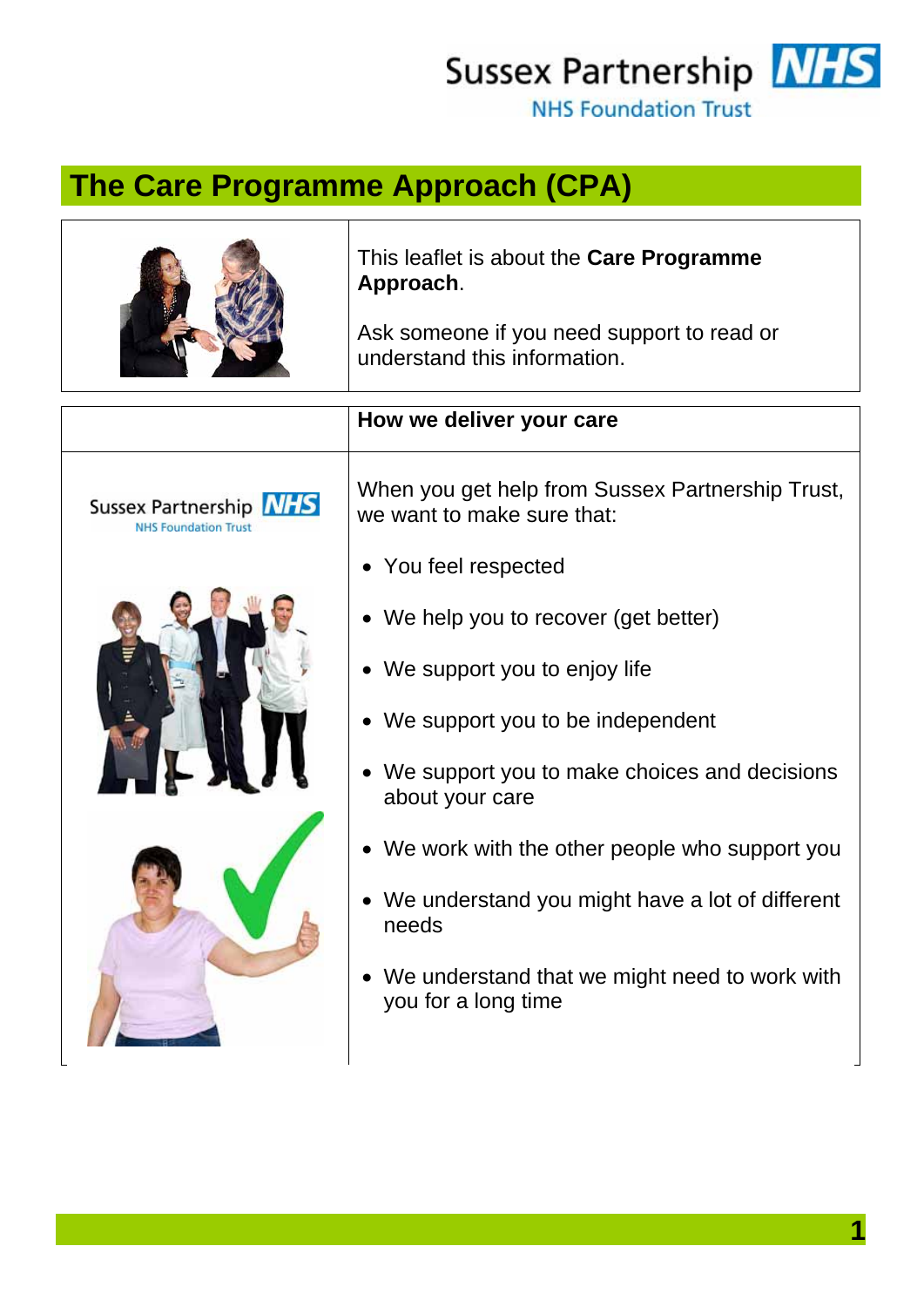## **The Care Programme Approach (CPA)**

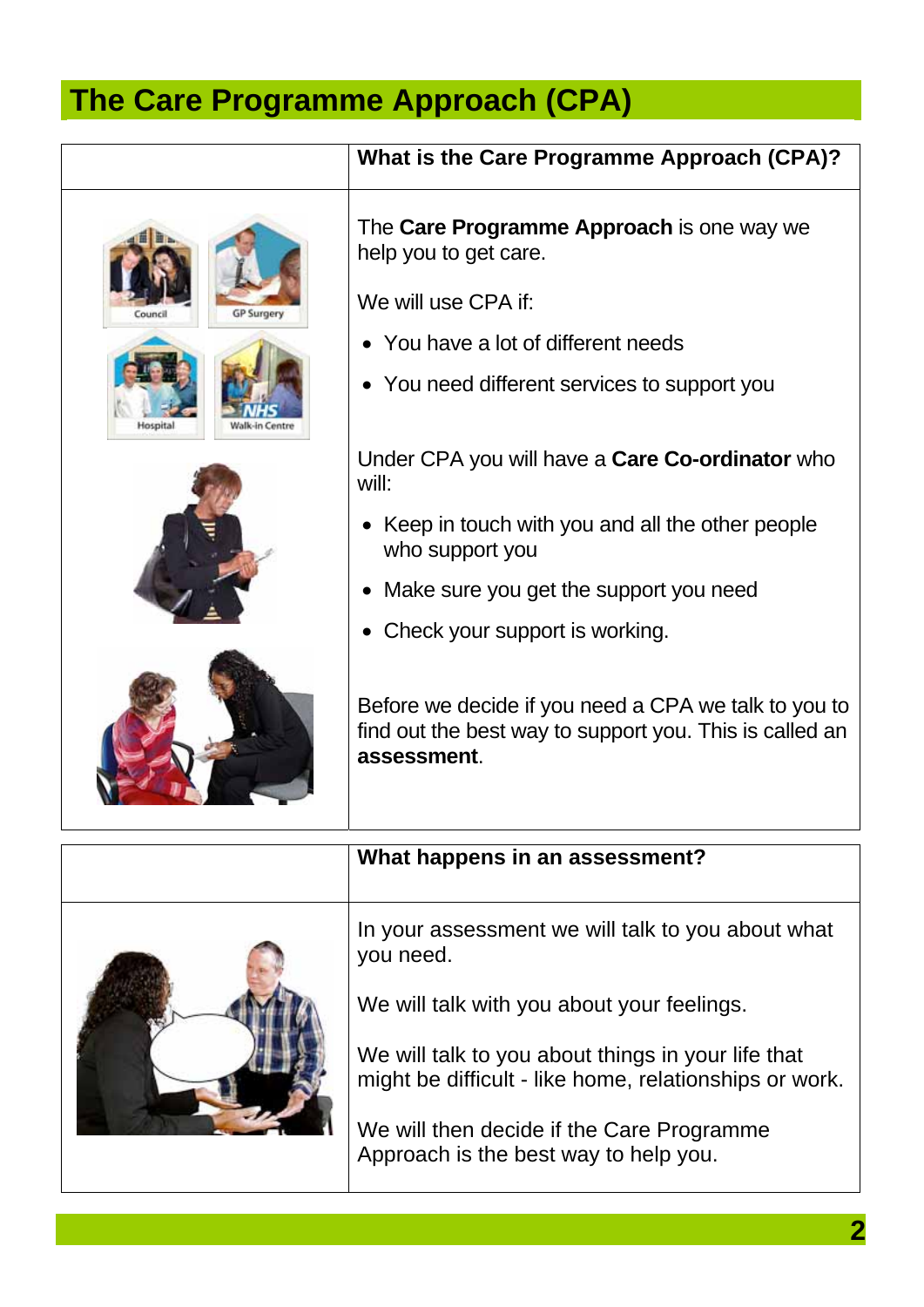| plan | If the CPA is not the best way for you we will find<br>another way to help you.<br>Ask your worker about other ways we can help<br>you.                                                                                                                                                                                                                    |
|------|------------------------------------------------------------------------------------------------------------------------------------------------------------------------------------------------------------------------------------------------------------------------------------------------------------------------------------------------------------|
|      | Who will be the Care Co-ordinator?                                                                                                                                                                                                                                                                                                                         |
|      | The Care Co-ordinator might be a Nurse, Social<br><b>Worker or Occupational Therapist</b><br>It should be someone who knows you very well<br>and who you feel happy with.<br>The Care Co-ordinator will listen to what you think<br>and what you want and answer your questions.<br>They will stay in touch and make sure you get the<br>support you need. |
|      | What is a Care Plan?                                                                                                                                                                                                                                                                                                                                       |
| plan | A care plan is a document about how you will be<br>supported. You can help make your care plan.                                                                                                                                                                                                                                                            |

Your care plan should:

- Try to make things better for you
- Have information about your care
- Show if there are things about your care that you don't like
- Have plans for when things go wrong
- Show your next review date

When your plan is finished you, your carer and your Care Co-ordinator will sign it.